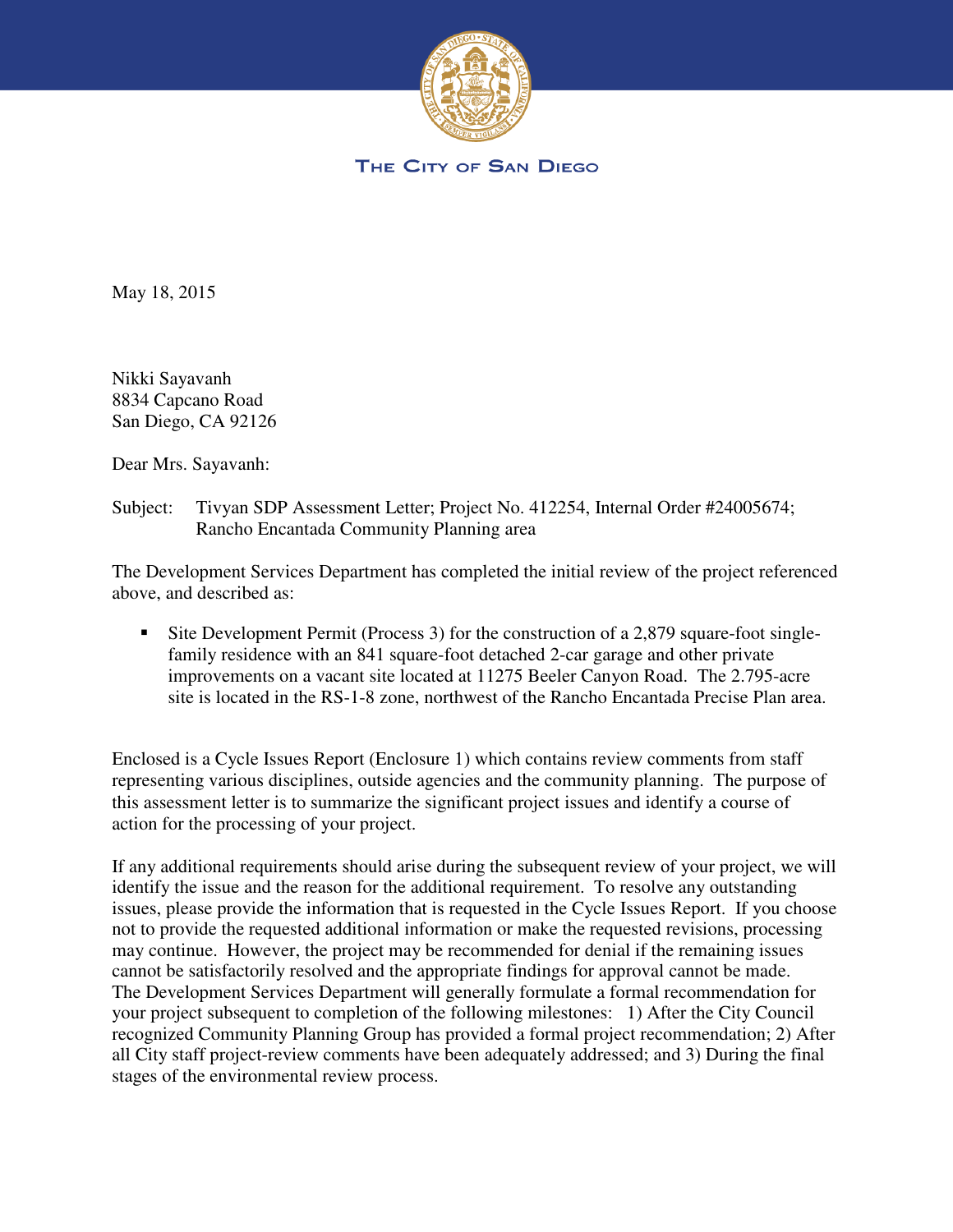Page 2 Nikki Sayavanh May 18, 2015

As your Development Project Manager, I will coordinate all correspondence, emails, phone calls, and meetings directly with the applicants assigned "Point of Contact. You have been designated as the Point of Contact. Please notify me if you should decide to change the Point of Contact while I am managing this project.

## **I. REQUIRED APPROVALS/FINDINGS**

**Required approvals:** Your project as currently proposed requires the processing of a Site Development Permit pursuant to Municipal Code Section 126.0502(a)(2)(B), Hearing Officer as decision maker [SDMC Section 126.0503(a)].

**Required Findings:** In order to recommend approval of your project, certain findings as outlined below must be substantiated in the record. Please include your answers to the following findings in your "Applicant Response to Issues:"

## Site Development Permit - Section 126.0504

- (a) Findings for all Site Development Permits
	- 1. The proposed development will not adversely affect the applicable land use plan;
	- 2. The proposed development will not be detrimental to the public health, safety, and welfare; and
	- 3. The proposed development will comply with the applicable regulations of the Land Development Code, including any allowable deviations pursuant to the Land Development Code.
- (b) Supplemental Findings Environmentally Sensitive Lands
	- 1. The site is physically suitable for the design and siting of the proposed development and the development will result in minimum disturbance to environmentally sensitive lands;
	- 2. The proposed development will minimize the alteration of natural land forms and will not result in undue risk from geologic and erosional forces, flood hazards, or fire hazards;
	- 3. The proposed development will be sited and designed to prevent adverse impacts on any adjacent environmentally sensitive lands;
	- 4. The proposed development will be consistent with the City of San Diego's Multiple Species Conservation Program (MSCP) Subarea Plan;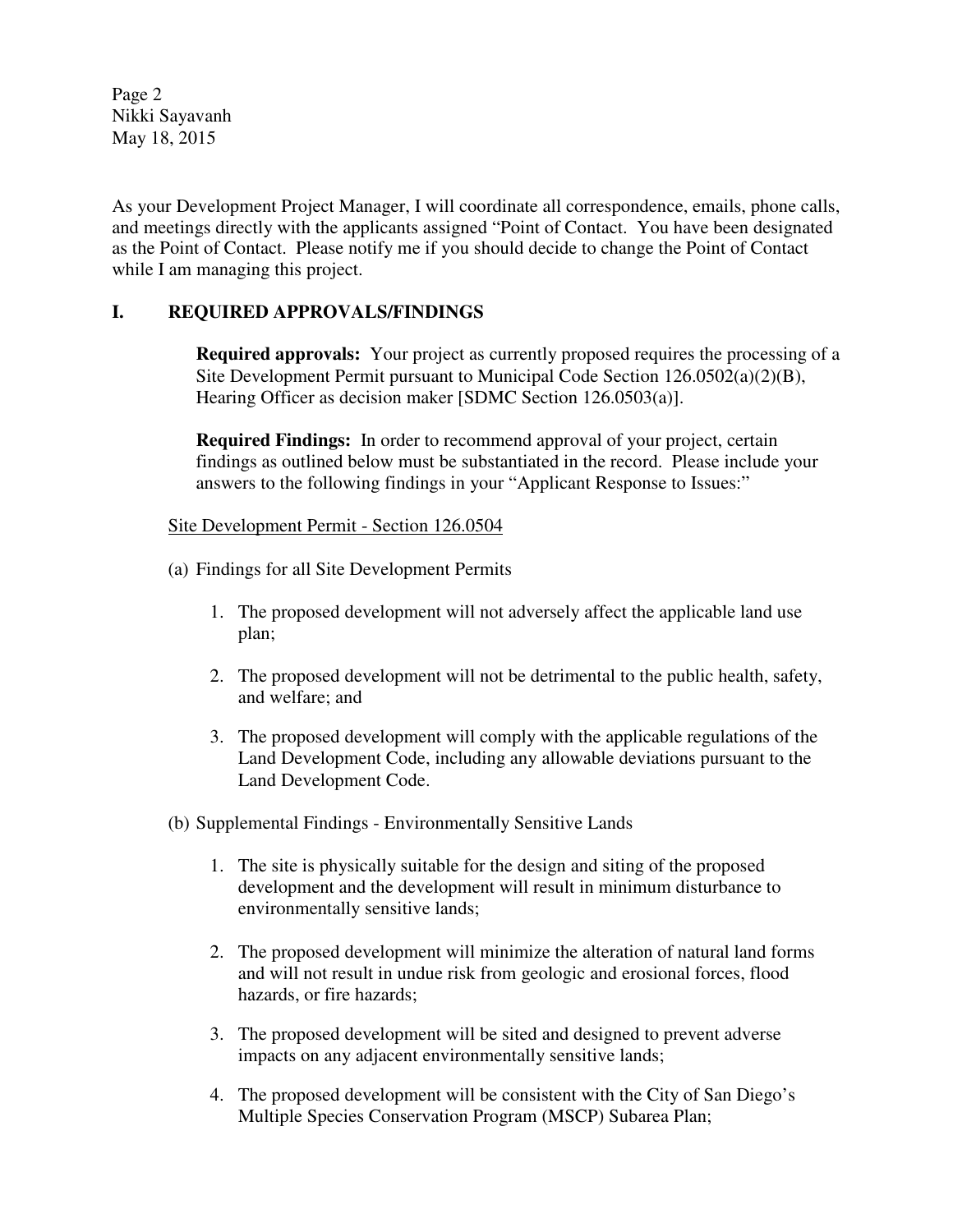Page 3 Nikki Sayavanh May 18, 2015

- 5. The proposed development will not contribute to the erosion of public beaches or adversely impact local shoreline sand supply; and
- 6. The nature and extent of mitigation required as a condition of the permit is reasonably related to, and calculated to alleviate, negative impacts created by the proposed development.
- **II. SIGNIFICANT PROJECT ISSUES:** The significant project issues are summarized below. Resolution of these issues could affect your project. Please refer to the Cycle Issues report for additional explanation, and the requested corrections to the plan sheets and technical studies.

## **KEY ISSUES:**

 Drainage / Storm Water – Proposed discharge of concentrated storm water onto the existing hillside to the south and west is unacceptable and needs to be redesigned. LDR-Engineering is requiring a Preliminary Drainage Study addressing existing and proposed run-off and discharge locations, and a Water Quality Technical Report consistent with the City of San Diego's Storm Water. The design of any Low Impact Development (LID) or treatment control BMP that allows for infiltration of runoff requires submittal of a Geological Investigation Report. Please refer to LDR-Engineering review comments for additional comments and corrections required.

 Brush Management – Please refer to LDR-Landscaping review comments, and the attached marked-up Plan Sheet #2, for specific requirements related to Brush Management.

 Biology Letter Report – The document needs to be revised to address the comments provided by Plan-MSCP and LDR-Environmental reviewers.

Environmental Review – The project site is located within the City of San Diego Geologic Hazard Category 53, and a Geotechnical Report is required for review by LDR-Environmental and LDR-Geology. The environmental review cannot be completed until the requested information is provided.

- **III. STUDIES/REPORTS REQUIRED:** A number of documents are necessary for the project's review. Reference the attached Submittal Requirements Report (Enclosure 3).
- **IV.** PROJECT ACCOUNT STATUS: Our current accounting system does not provide for real-time information regarding account status, however, our records show approximately \$1,767 billed to date. A minimum balance is required to be maintained in the account at all times during the processing of your application. No additional deposit is required at this time.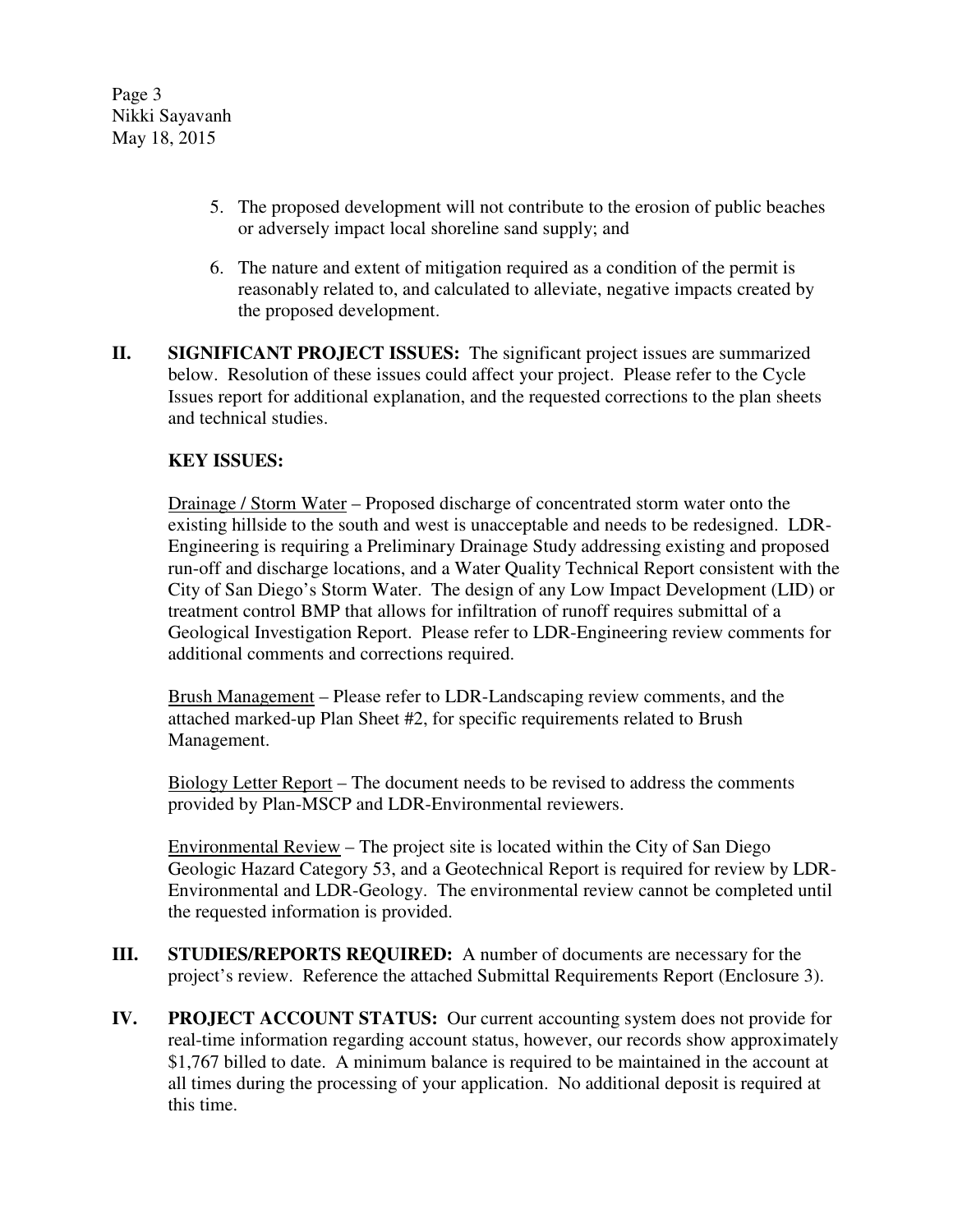Page 4 Nikki Sayavanh May 18, 2015

> During the processing of your project, you will continue to receive statements with the break-down of staff charges to your account. Should you have questions about those charges, please feel free to contact me directly.

**V. TIMELINE: A formal resubmittal is required. From a timeline standpoint, the submittal of the items requested by staff are key. Until the requested technical studies and additional information/corrections are provided addressing the project issues identified, Environmental Analysis Section cannot make an environmental determination.** 

Upon your review of the attached Cycle Issues Report, you may wish to schedule a meeting with staff and your consultants prior to resubmitting the project. Please telephone me if you wish to schedule a meeting with staff. During the meeting, we will also focus on key milestones that must be met in order to facilitate the review of your proposal and to project a potential timeline for a hearing date. Your next review cycle should take approximately 20 days to complete.

Municipal Code Section 126.0114 requires that a development permit application be closed if the applicant fails to submit or resubmit requested materials, information, fees, or deposits within 90 calendar days. Once closed, the application, plans and other data submitted for review may be returned to the applicant or destroyed. To reapply, the applicant shall be required to submit a new development permit application with required submittal materials, and shall be subject to all applicable fees and regulations in effect on the date the new application is deemed complete.

If you wish to continue processing this project, please note that delays in resubmitting projects and/or responding to City staff's inquiries negatively impact this Department's ability to effectively manage workload, which can lead to both higher processing costs and longer timelines for your project.

**VI. RESUBMITTALS/NEXT STEPS:** Resubmittals are done on a walk-in basis. Please check in on the third floor of the Development Service Center (1222 First Avenue). Please be prepared to provide the following:

A. Plans and Reports: Provide the number of sets of plans and reports as shown on the attached Submittal Requirements Report. Each plan sheet should be folded to an approximate  $8\frac{1}{2} \times 11$  inch size.

B. Cycle Issues Report response letter: Prepare a cover letter that specifically describes how you have addressed each of the issues identified in the Cycle Issues Report and any issues identified in this cover letter, if applicable. Or, you may choose to simply submit the Cycle Issues Report, identifying within the margins how you have addressed the issue. If the issue is addressed on one or more sheets of the plans or the reports, please reference the plan, sheet number, report or page number as appropriate. If it is not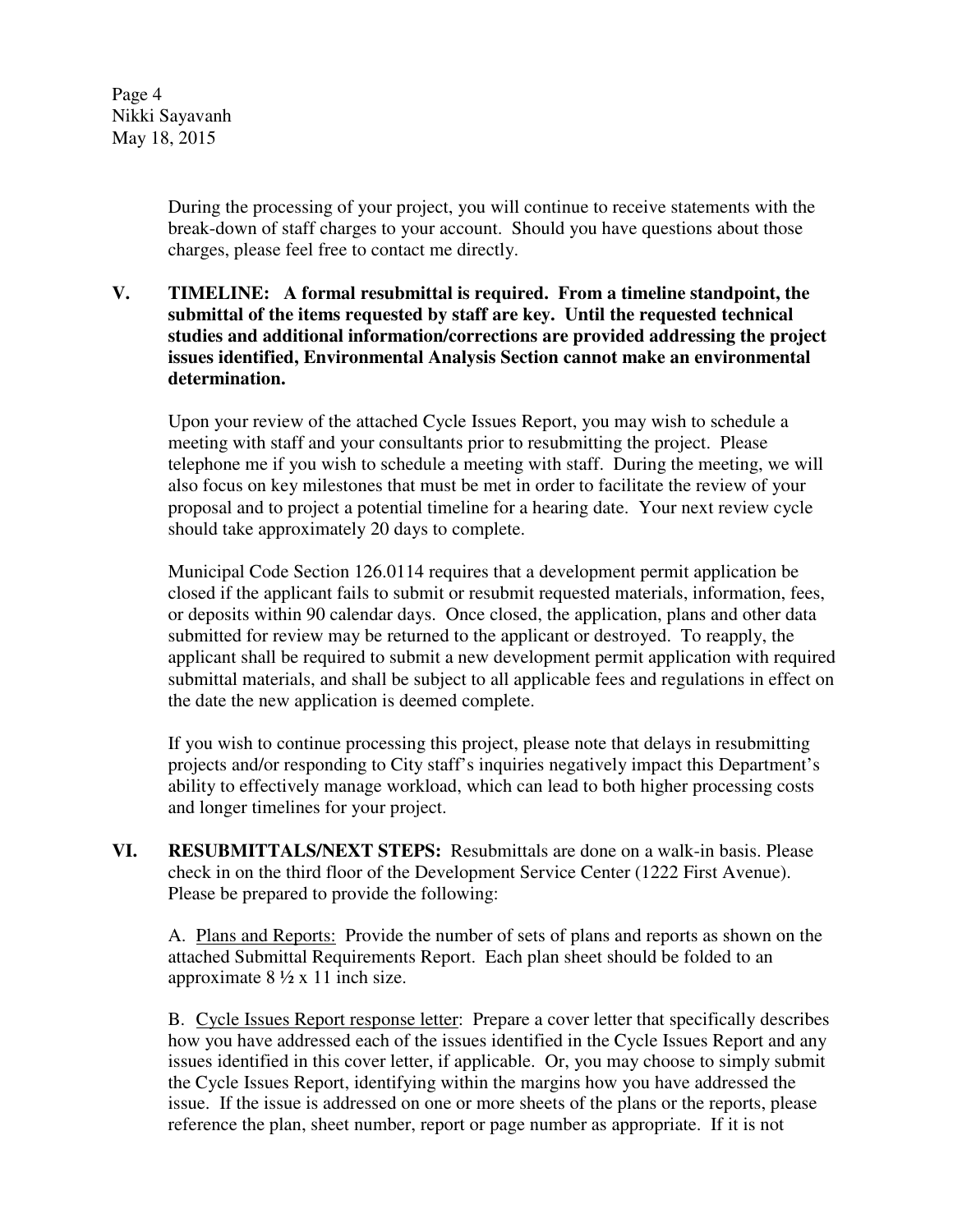feasible to address a particular issue, please indicate the reason. Include a copy of this Assessment Letter, Cycle Issues Report and your response letter if applicable, with each set of plans.

C. Deposit Account:Our most recent records show that there is a balance of \$6,232.39 in the deposit account for your project. However, please be advised that the cost of this review has not been posted to your account, and it may take four to six weeks to post these charges to the account. Statements are mailed to the Financially Responsible Party for this project on a monthly basis.

D. The following information is regarding fees incurred as a part of the California Environmental Quality Act (CEQA).

San Diego County Clerk Fee: The San Diego County Clerk now requires \$50.00 to post the required public notice informing the public that a draft environmental document has been prepared. A check made out to the San Diego County Clerk for this amount will be required prior to the distribution of the draft environmental document for public review.

http://www.dfg.ca.gov/habcon/ceqa/ceqa\_changes.html

CEQA Filing Fees: Required for projects with environmental document (ND, MND or EIR): A California Environmental Quality Act (CEQA) Notice of Determination (NOD) must be filed within five working days after the project's approval and all appeal periods have been exhausted. Filing the NOD would start a 30-day statute of limitations on legal court challenges to the approval under CEQA. The NOD must be accompanied by a California Department of Fish and Wildlife Fee (CDFG) filing fee or a CDFW "No Effect" form, and a San Diego County document handling fee.

If the applicant believes or has evidence (e.g. aerial images, photographs, etc.) to verify that the project will have no effect on fish and wildlife, please consult the "Process for No Effect Determinations" on the California Department of Fish and Wildlife web site, http://www.dfg.ca.gov/habcon/ceqa/ceqa\_changes.html (under the "No Effect Determinations" section), Submit the form via email to: R5NoEffect@dfg.ca.gov (NOTE ) The mail server does not accept attachments over 10 MB.

Prior to scheduling your project for a decision, the following must be forwarded to me to be filed with the CEQA NOD:

- The **original** approved CDFW "No Effect" Form and a check for \$50 (handling fee) made payable to the "San Diego County Clerk". *-or-*
- A check, payable to the "San Diego County Clerk" in the amount of \$2,260.00  $(\$2,210.00$  CDFW fee  $+$  \$50 handling fee) if a Negative Declaration or a Mitigated Negative Declaration was prepared for your project; **or** \$3,119.75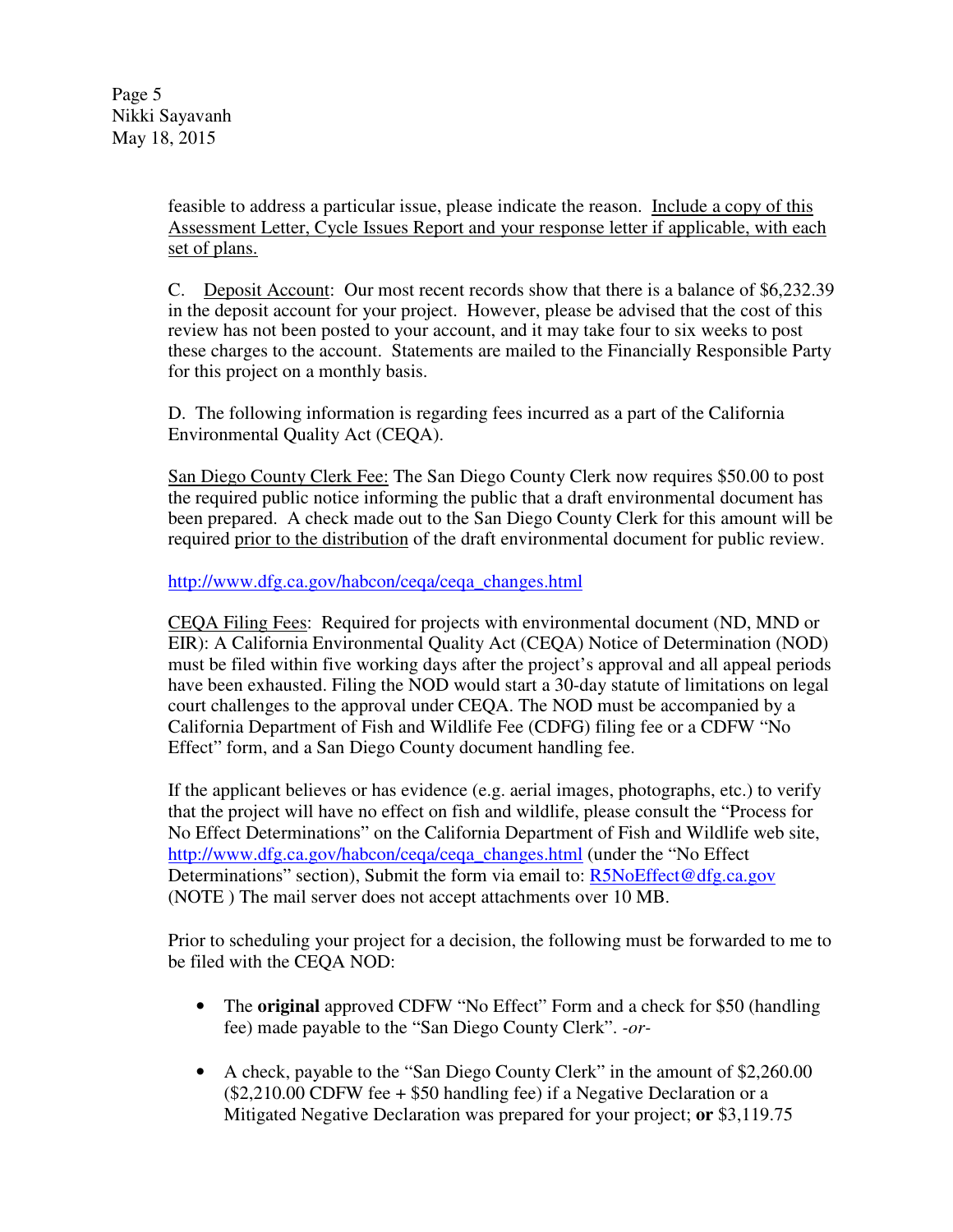Page 6 Nikki Sayavanh May 18, 2015

> (\$3,069.75 CDFW Fee + \$50 handling fee) if an Environmental Impact Report was prepared for your project. Please include your project number on the check.

A receipt for the fee and a copy of the CDFW "No Effect" Form or NOD will be forwarded to you after the 30-day posting requirement by the County Clerk.

If your project is determined to be Exempt from the provisions of the California Environmental Quality Act (CEQA); a Notice of Exemption (NOE) will be filed with the County Clerk after your project approval and all appeal periods have been exhausted. The County requires a \$50 documentary handling fee to file a CEQA NOE. Prior to scheduling your project for a decision, a check payable to the "San Diego County Clerk" in the amount of \$50 must be forwarded to my attention. Please include your project number on the check. A receipt for this fee and a copy of the NOE will be forwarded to you after the 30-day posting requirement by the County Clerk.

E. Records Fee: Prior to scheduling your project for a decision you must pay the Records Fee to cover the cost of imaging and archiving your complete project record electronically (see Information Bulletin 503). I will let you know the Records Fee amount prior to a decision on your project.

- **VII. COMMUNITY PLANNING GROUP:** Staff provides the decision maker with the recommendation from your locally recognized community planning group. The project site is located immediately northwest of the Rancho Encantada Precise Planning area, and does not have a community planning group. The adjacent communities, Miramar Ranch North and Scripps Ranch, provide an adjunct review and recommendation on applications near or within Rancho Encantada. The Miramar Ranch North Planning Committee and the Scripps Miramar Ranch Planning Group voted unanimously to recommend approval of your project on May 6, 2015 and May 12, 2015, respectively.
- **VIII. STAFF REVIEW TEAM:** Should you require clarification about specific comments from the staff reviewing team, please contact me, or feel free to contact the reviewer directly. The names and telephone numbers of each reviewer can be found on the enclosed Cycle Issues Report.

In conclusion, please note that information forms and bulletins, project submittal requirements, and the Land Development Code may be accessed on line at http://www.sandiego.gov/development-services. Many land use plans for the various communities throughout the City of San Diego are now available on line at http://www.sandiego.gov/planning/community/profiles/index.shtml